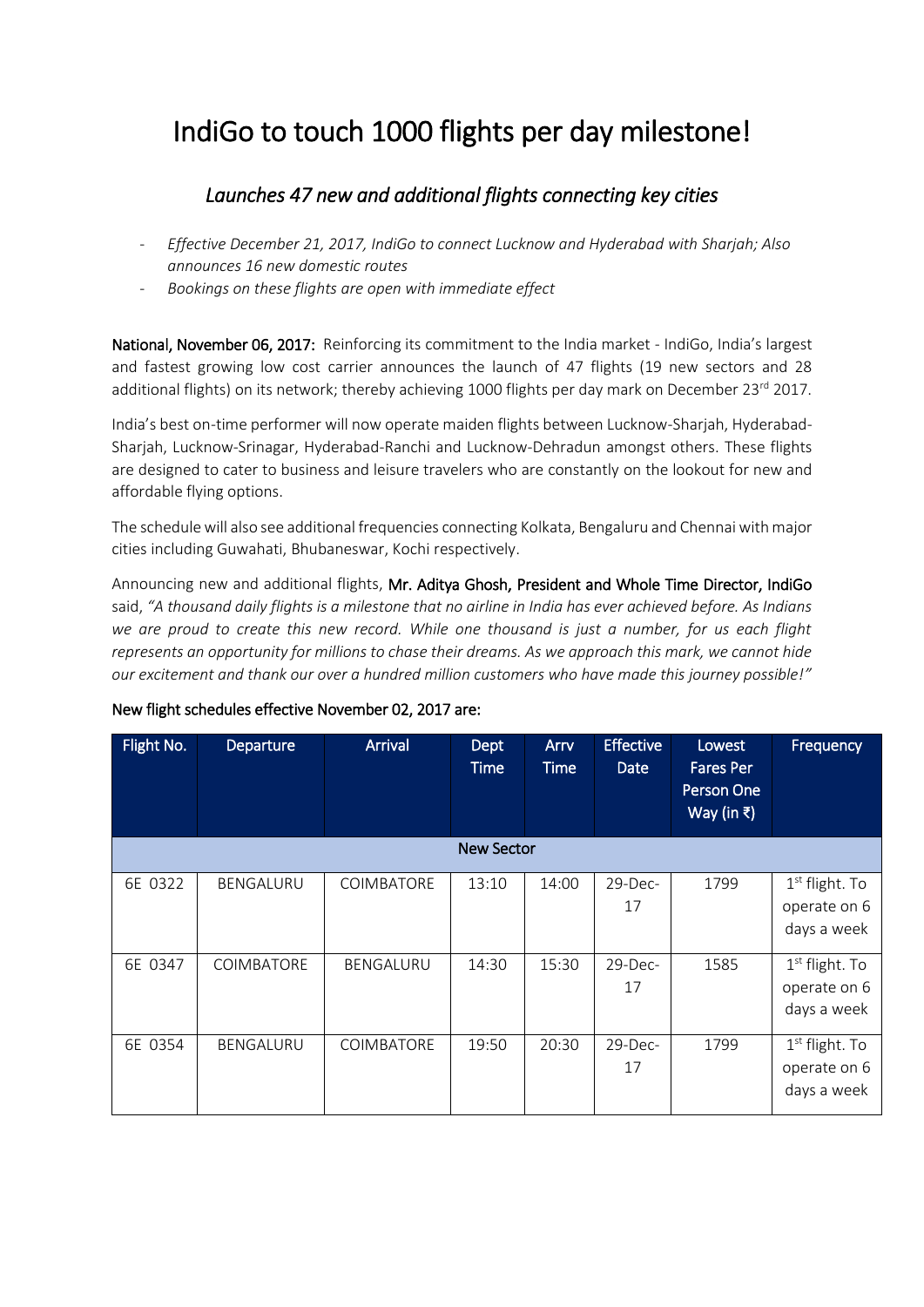| 6E 0355 | COIMBATORE     | BENGALURU      | 21:00 | 21:45 | 29-Dec-<br>17 | 1585                       | 1 <sup>st</sup> flight. To<br>operate on 6<br>days a week |
|---------|----------------|----------------|-------|-------|---------------|----------------------------|-----------------------------------------------------------|
| 6E 0576 | LUCKNOW        | JAMMU          | 7:10  | 8:45  | 29-Dec-<br>17 | 2500                       | 1 <sup>st</sup> daily non-<br>stop flight                 |
| 6E 0577 | SRINAGAR       | LUCKNOW        | 10:25 | 12:10 | 29-Dec-<br>17 | 2900                       | 1 <sup>st</sup> daily non-<br>stop flight                 |
| 6E 0577 | LUCKNOW        | DEHRADUN       | 12:40 | 13:40 | 29-Dec-<br>17 | 2000                       | 1st daily non-<br>stop flight                             |
| 6E 0588 | DEHRADUN       | LUCKNOW        | 14:10 | 15:35 | 29-Dec-<br>17 | 2000                       | 1st daily non-<br>stop flight                             |
| 6E 0588 | LUCKNOW        | <b>RAIPUR</b>  | 16:10 | 17:30 | 29-Dec-<br>17 | 2700                       | 1st daily non-<br>stop flight                             |
| 6E 0589 | <b>RAIPUR</b>  | LUCKNOW        | 18:00 | 20:00 | 29-Dec-<br>17 | 2700                       | $1st$ daily non-<br>stop flight                           |
| 6E 0844 | HYDERABAD      | <b>RANCHI</b>  | 10:50 | 12:55 | 21-Dec-<br>17 | 2900                       | $1st$ daily non-<br>stop flight                           |
| 6E 0866 | <b>RANCHI</b>  | HYDERABAD      | 13:25 | 15:30 | 21-Dec-<br>17 | 2900                       | 1 <sup>st</sup> daily non-<br>stop flight                 |
| 6E 0906 | BENGALURU      | <b>MADURAI</b> | 19:45 | 20:45 | 29-Dec-<br>17 | 1797                       | 1st daily non-<br>stop flight                             |
| 6E 0909 | <b>MADURAI</b> | BENGALURU      | 21:15 | 22:20 | 29-Dec-<br>17 | 1599                       | 1st daily non-<br>stop flight                             |
| 6E 0911 | BENGALURU      | DEHRADUN       | 13:15 | 16:00 | 29-Dec-<br>17 | 3734                       | 1 <sup>st</sup> flight. To<br>operate on 6<br>days a week |
| 6E 0912 | DEHRADUN       | BENGALURU      | 16:30 | 19:15 | 29-Dec-<br>17 | 3716                       | 1 <sup>st</sup> flight. To<br>operate on 6<br>days a week |
| 6E 1405 | HYDERABAD      | SHARJAH        | 3:10  | 5:20  | 29-Dec-<br>17 | 8899<br>(Spl.<br>RT 14999) | 1st daily non-<br>stop flight                             |
| 6E 1406 | SHARJAH        | HYDERABAD      | 20:50 | 1:50  | 29-Dec-<br>17 | 385 AED                    | 1st daily non-<br>stop flight                             |
| 6E 1407 | LUCKNOW        | SHARJAH        | 17:00 | 19:50 | 29-Dec-<br>17 | (Spl.<br>9499<br>RT 16999) | 1 <sup>st</sup> daily non-<br>stop flight                 |
| 6E 1408 | SHARJAH        | LUCKNOW        | 6:20  | 11:30 | 29-Dec-<br>17 | 482 AED                    | 1 <sup>st</sup> daily non-<br>stop flight                 |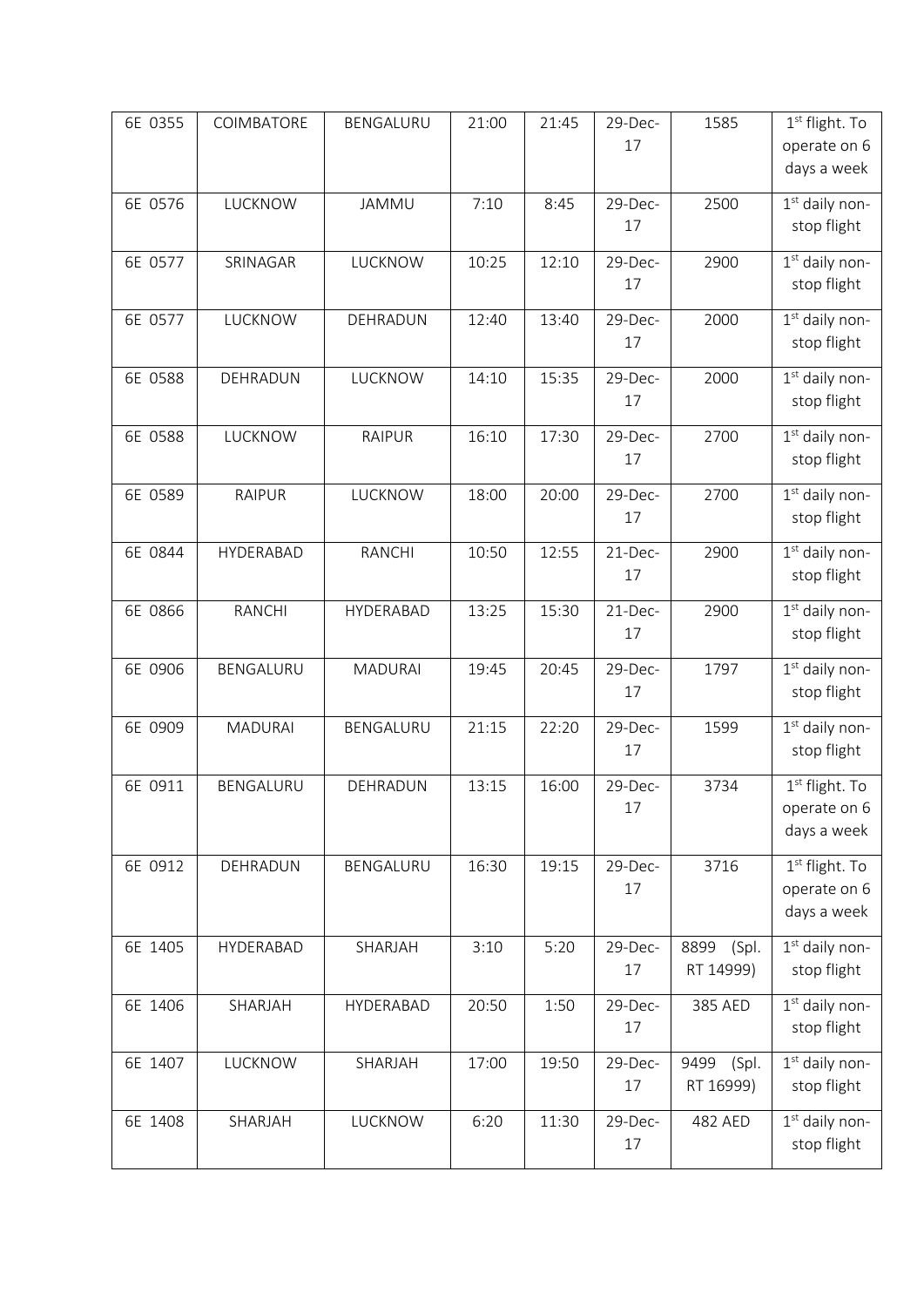| <b>Additional Frequency</b> |                 |                 |       |       |               |      |                                                                       |
|-----------------------------|-----------------|-----------------|-------|-------|---------------|------|-----------------------------------------------------------------------|
| 6E 0312                     | BENGALURU       | BHUBANESWAR     | 8:00  | 10:00 | 29-Dec-<br>17 | 2640 | 3rd daily flight.<br>To operate on<br>6 days a week                   |
| 6E 0312                     | BENGALURU       | BHUBANESWAR     | 11:15 | 13:20 | $2-Jan-18$    | 2640 | To operate<br>once a week                                             |
| 6E 0317                     | BHUBANESWAR     | BENGALURU       | 10:30 | 12:40 | 29-Dec-<br>17 | 2370 | 3rd daily flight.<br>To operate on<br>6 days a week                   |
| 6E 0317                     | BHUBANESWAR     | BENGALURU       | 13:55 | 16:00 | $2-Jan-18$    | 2370 | To operate<br>once a week                                             |
| 6E 0322                     | BENGALURU       | COIMBATORE      | 16:40 | 17:40 | $2-Jan-18$    | 1799 | To operate<br>once a week                                             |
| 6E 0347                     | COIMBATORE      | BENGALURU       | 18:10 | 19:20 | $2-Jan-18$    | 1585 | To operate<br>once a week                                             |
| 6E 0348                     | BENGALURU       | <b>KOCHI</b>    | 16:05 | 17:10 | 29-Dec-<br>17 | 1397 | 8 <sup>th</sup> non-stop<br>flight. To<br>operate on 6<br>days a week |
| 6E 0348                     | BENGALURU       | <b>KOCHI</b>    | 19:50 | 20:55 | $2-Jan-18$    | 1397 | To operate<br>once a week                                             |
| 6E 0349                     | KOCHI           | BENGALURU       | 18:05 | 19:05 | 29-Dec-<br>17 | 1392 | 8 <sup>th</sup> non-stop<br>flight. To<br>operate on 6<br>days a week |
| 6E 0349                     | KOCHI           | BENGALURU       | 21:25 | 22:40 | $2-Jan-18$    | 1392 | To operate<br>once a week                                             |
| 6E 0354                     | BENGALURU       | COIMBATORE      | 8:05  | 9:10  | $2-Jan-18$    | 1799 | To operate<br>once a week                                             |
| 6E 0355                     | COIMBATORE      | BENGALURU       | 9:40  | 10:40 | $2-Jan-18$    | 1585 | To operate<br>once a week                                             |
| 6E 0563                     | <b>GUWAHATI</b> | CHENNAI         | 7:25  | 10:40 | 22-Dec-<br>17 | 3820 | $2nd$ daily non-<br>stop flight                                       |
| 6E 0563                     | CHENNAI         | KOCHI           | 11:50 | 13:00 | 22-Dec-<br>17 | 1439 | 3rd daily non-<br>stop flight                                         |
| 6E 0571                     | CHENNAI         | <b>GUWAHATI</b> | 15:15 | 18:05 | 22-Dec-<br>17 | 3624 | 2 <sup>nd</sup> daily non-<br>stop flight                             |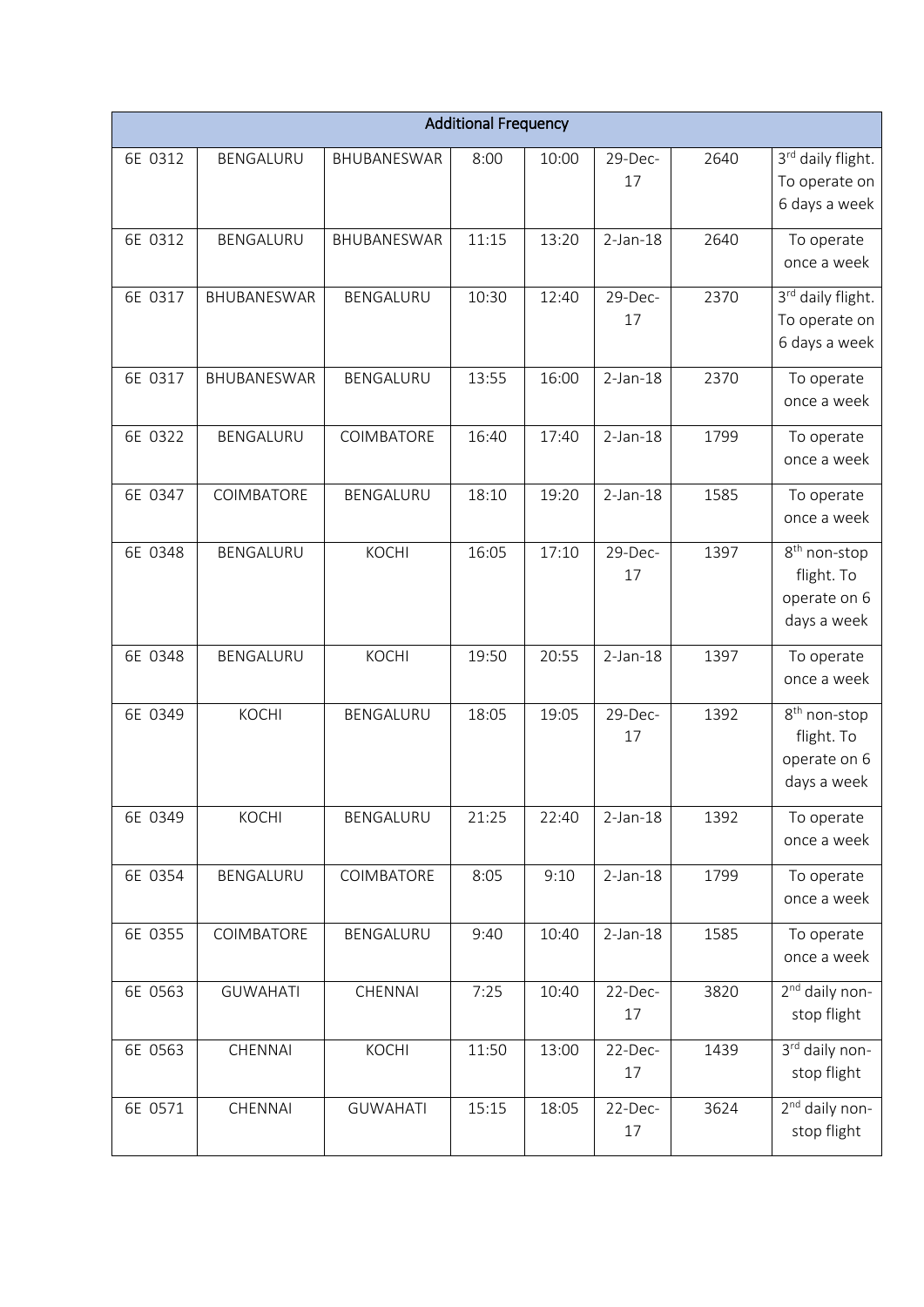| 6E 0571 | KOCHI           | CHENNAI         | 13:30 | 14:45 | 22-Dec-<br>17 | 1378 | 3rd daily non-<br>stop flight                             |
|---------|-----------------|-----------------|-------|-------|---------------|------|-----------------------------------------------------------|
| 6E 0572 | <b>GUWAHATI</b> | <b>KOLKATA</b>  | 18:35 | 19:25 | 22-Dec-<br>17 | 1769 | 6 <sup>th</sup> daily non-<br>stop flight                 |
| 6E 0573 | KOLKATA         | <b>GUWAHATI</b> | 19:55 | 21:25 | 22-Dec-<br>17 | 1907 | 5 <sup>th</sup> daily non-<br>stop flight                 |
| 6E 0576 | JAMMU           | SRINAGAR        | 9:15  | 9:55  | 29-Dec-<br>17 | 1168 | 3rd daily non-<br>stop flight                             |
| 6E 0844 | LUCKNOW         | HYDERABAD       | 6:50  | 10:20 | 21-Dec-<br>17 | 3006 | 2 <sup>nd</sup> daily non-<br>stop flight                 |
| 6E 0844 | KOLKATA         | LUCKNOW         | 4:45  | 6:20  | 21-Dec-<br>17 | 2144 | 3rd daily non-<br>stop flight                             |
| 6E 0866 | HYDERABAD       | LUCKNOW         | 16:10 | 18:15 | 21-Dec-<br>17 | 3132 | 2 <sup>nd</sup> daily non-<br>stop flight                 |
| 6E 0866 | LUCKNOW         | KOLKATA         | 18:45 | 20:00 | 21-Dec-<br>17 | 2144 | 3rd daily non-<br>stop flight                             |
| 6E 0903 | BENGALURU       | LUCKNOW         | 7:20  | 9:30  | 29-Dec-<br>17 | 4005 | 3rd non-stop<br>flight. To<br>operate on 6<br>days a week |
| 6E 0903 | BENGALURU       | LUCKNOW         | 10:20 | 13:00 | 29-Dec-<br>17 | 4005 | To operate<br>once a week                                 |
| 6E 0904 | LUCKNOW         | BENGALURU       | 10:00 | 12:35 | 29-Dec-<br>17 | 4160 | 3rd non-stop<br>flight. To<br>operate on 6<br>days a week |
| 6E 0904 | LUCKNOW         | BENGALURU       | 13:30 | 16:10 | 29-Dec-<br>17 | 4160 | To operate<br>once a week                                 |

## About IndiGo

IndiGo is India's largest airline with a market share of 38.2% as of September 2017. IndiGo is one of the fastest growing low cost carrier in the world (source: CAPA). IndiGo has a simple philosophy: offer fares that are always low, flights that are on time, and a travel experience that is courteous and hassle-free. IndiGo, with a Technical Dispatch Reliability of 99.85% (for quarter ended June 30, 2017) has one of the best On Time Performancesin India. With its fleet of 142 Airbus A320 family aircraft, the airline operates over 900 daily flights connecting 46 destinations.